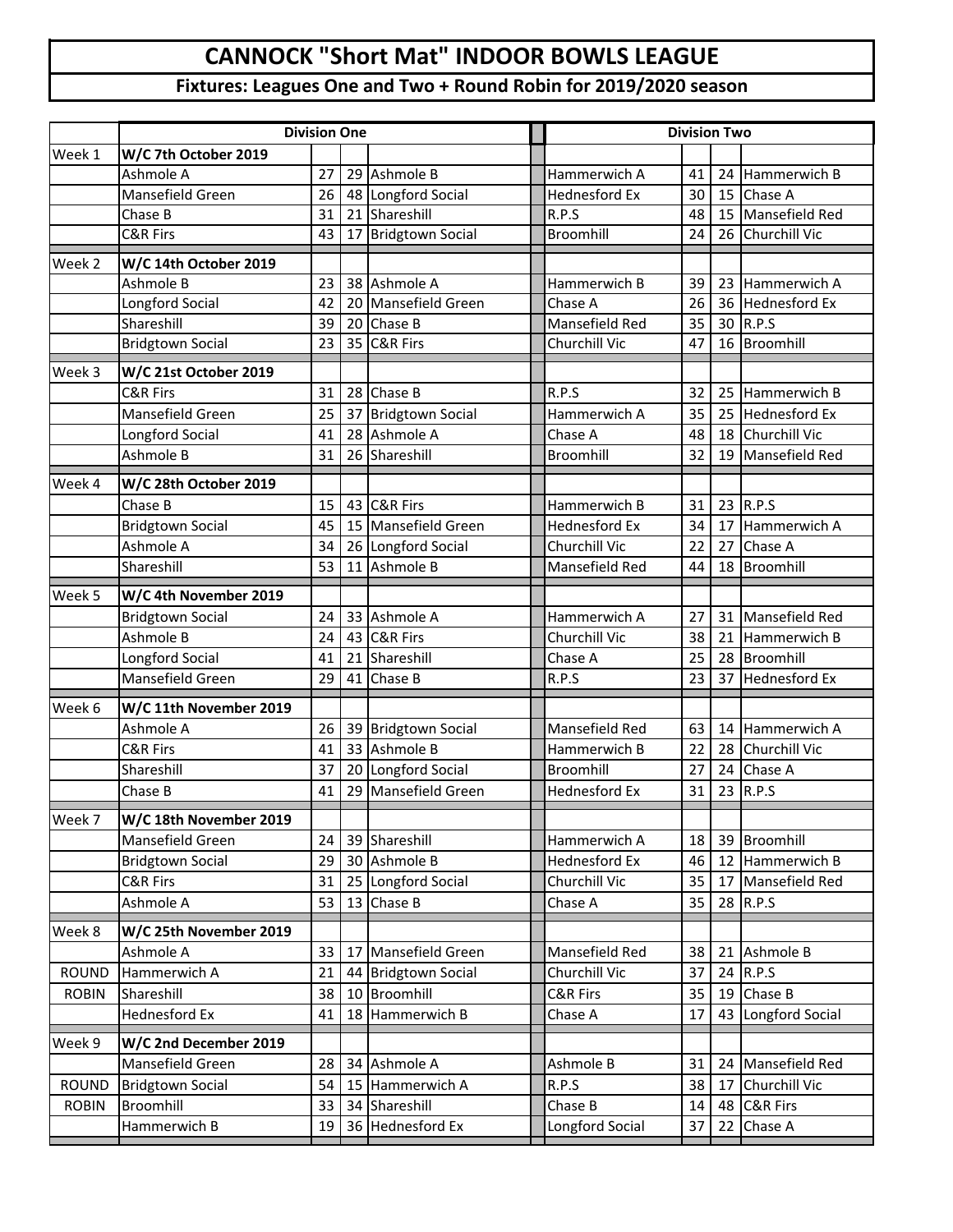| Week 10      | W/C 9th December 2019                |    |    |                         |                         |    |          |                      |
|--------------|--------------------------------------|----|----|-------------------------|-------------------------|----|----------|----------------------|
|              | Ashmole A                            | 42 |    | 22 Bridgtown Social     | Churchill Vic           | 24 | 34       | Ashmole B            |
| <b>ROUND</b> | Hammerwich A                         | 31 |    | 33 Mansefield Green     | Mansefield Red          | 27 | 35       | R.P.S                |
| <b>ROBIN</b> | <b>Hednesford Ex</b>                 | 29 |    | 21 Broomhill            | <b>C&amp;R Firs</b>     | 44 | 26       | Chase A              |
|              | Shareshill                           | 51 |    | 12 Hammerwich B         | Chase B                 | 25 | 34       | Longford Social      |
| Week 11      | W/C 16th December 2019               |    |    |                         |                         |    |          |                      |
|              | <b>Bridgtown Social</b>              | 41 |    | 18 Ashmole A            | Ashmole B               | 37 | 32       | Churchill Vic        |
| <b>ROUND</b> | Mansefield Green                     | 47 |    | 24 Hammerwich A         | R.P.S                   | 43 | 22       | Mansefield Red       |
| <b>ROBIN</b> | Broomhill                            | 21 |    | 31 Hednesford Ex        | Chase A                 | 19 | 44       | C&R Firs             |
|              | Hammerwich B                         | 18 |    | 37 Shareshill           | Longford Social         | 31 | 33       | Chase B              |
| Week 12      | W/C 23th Dec 2019                    |    |    |                         |                         |    |          |                      |
|              |                                      |    |    |                         |                         |    |          |                      |
|              | Christmas - No fixtures              |    |    |                         |                         |    |          |                      |
|              |                                      |    |    |                         |                         |    |          |                      |
| Week 13      | W/C 30th Dec 2019                    |    |    |                         |                         |    |          |                      |
|              |                                      |    |    |                         |                         |    |          |                      |
|              | New Year - No fixtures               |    |    |                         |                         |    |          |                      |
|              |                                      |    |    |                         |                         |    |          |                      |
|              |                                      |    |    |                         |                         |    |          |                      |
|              |                                      |    |    |                         |                         |    |          |                      |
| Week 14      | W/C 6th Jan 2019                     | 54 | 17 | Mansefield Green        | R.P.S                   | 35 |          | Ashmole B            |
| <b>ROUND</b> | <b>Bridgtown Social</b><br>Ashmole A | 37 | 20 | Hammerwich A            | Mansefield Red          | 48 | 30<br>18 | Churchill Vic        |
| <b>ROBIN</b> | Shareshill                           | 48 |    | 16 Hednesford Ex        | <b>C&amp;R Firs</b>     | 38 | 34       | Longford Social      |
|              | Hammerwich B                         | 25 |    | 32 Broomhill            | Chase B                 | 35 | 17       | Chase A              |
|              |                                      |    |    |                         |                         |    |          |                      |
| Week 15      | W/C 13th Jan 2019                    |    |    |                         |                         |    |          |                      |
|              | Mansefield Green                     | 34 |    | 33 Bridgtown Social     | Ashmole B               | 48 | 18       | R.P.S                |
| <b>ROUND</b> | Hammerwich A                         | 28 |    | 29 Ashmole A            | Churchill Vic           | 34 | 22       | Mansefield Red       |
| <b>ROBIN</b> | Hednesford Ex                        | 27 | 22 | Shareshill              | Longford Social         | 26 | 28       | <b>C&amp;R Firs</b>  |
|              | Broomhill                            | 35 |    | 22 Hammerwich B         | Chase A                 | 30 | 30       | Chase B              |
| Week 16      | W/C 20th Jan 2019                    |    |    |                         |                         |    |          |                      |
|              |                                      |    |    |                         |                         |    |          |                      |
|              | Open Week for re-arranged matches    |    |    |                         |                         |    |          |                      |
|              |                                      |    |    |                         |                         |    |          |                      |
|              |                                      |    |    |                         |                         |    |          |                      |
| Week 17      | W/C 27th Jan 2019                    |    |    |                         |                         |    |          |                      |
|              |                                      |    |    |                         |                         |    |          |                      |
| ROUND        | Quarter Finals at Neutral Venues     |    |    |                         |                         |    |          |                      |
| <b>ROBIN</b> | Longford Social                      | 29 |    | 26 Ashmole A            | <b>Hednesford Ex</b>    | 25 | 35       | Shareshill           |
|              | <b>C&amp;R Firs</b>                  | 52 |    | 15 Ashmole B            | <b>Bridgtown Social</b> | 44 | 20       | R.P.S                |
| Week 18      | W/C 3rd Feb 2019                     |    |    |                         |                         |    |          |                      |
|              | Shareshill                           | 48 |    | 17 Mansefield Green     | Hammerwich B            | 30 | 28       | <b>Hednesford Ex</b> |
|              | Ashmole B                            | 30 |    | 43 Bridgtown Social     | R.P.S                   | 35 | 22       | Chase A              |
|              | Longford Social                      | 29 |    | 30 C&R Firs             | Broomhill               | 32 | 28       | Hammerwich A         |
|              | Chase B                              | 35 |    | 28 Ashmole A            | Mansefield Red          | 65 | 11       | Churchill Vic        |
| Week 19      | W/C 10th Feb 2019                    |    |    |                         |                         |    |          |                      |
|              | Mansefield Green                     | 34 |    | 28 Ashmole A            | Hammerwich A            | 37 | 31       | R.P.S                |
|              | Ashmole B                            | 38 |    | 27 Chase B              | <b>Hednesford Ex</b>    | 38 | 12       | Churchill Vic        |
|              | Longford Social                      | 39 | 21 | <b>Bridgtown Social</b> | Broomhill               | 37 | 24       | Hammerwich B         |
|              | Shareshill                           | 42 |    | 17 C&R Firs             | Chase A                 | 31 | 27       | Mansefield Red       |
|              |                                      |    |    |                         |                         |    |          |                      |